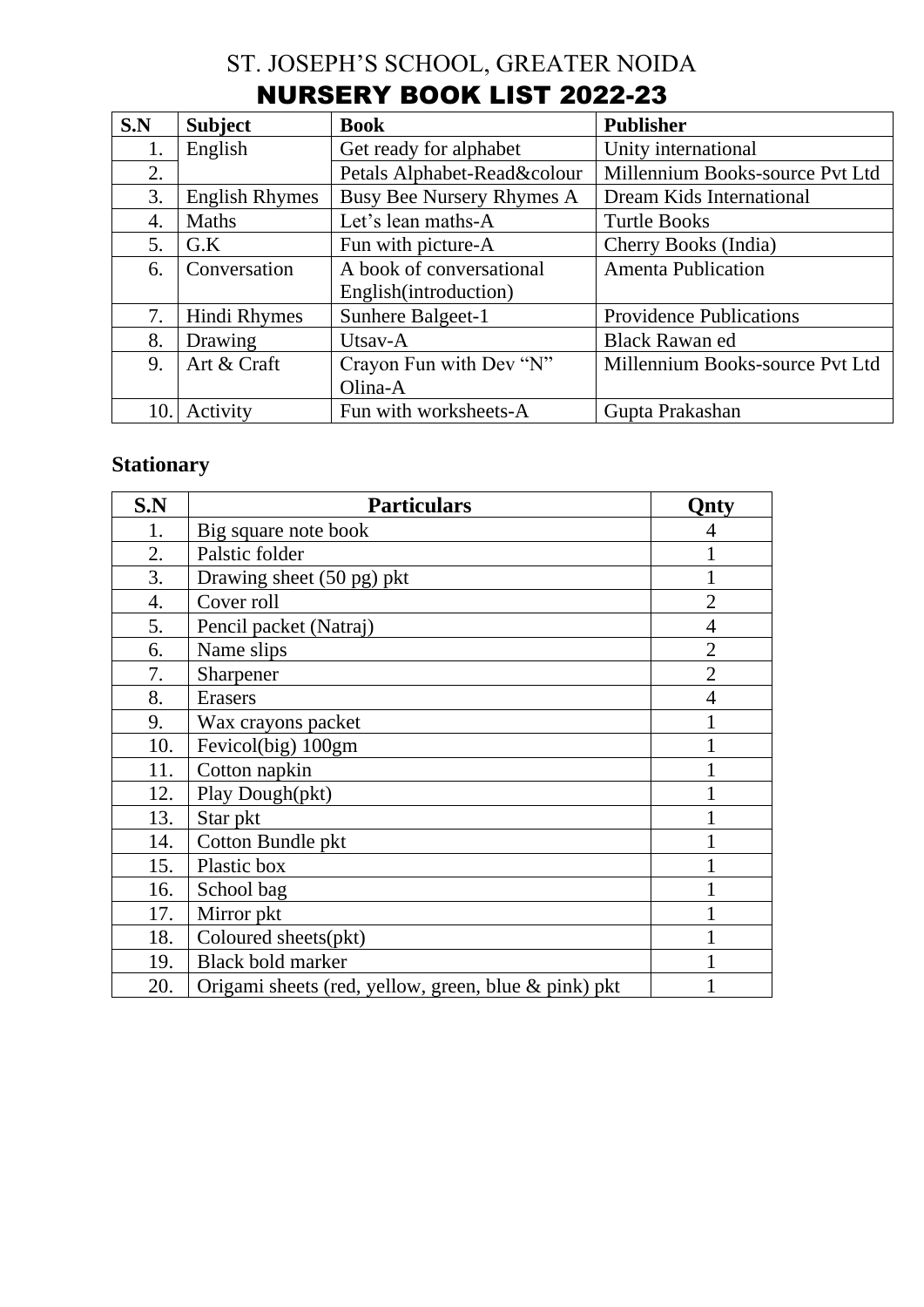# ST. JOSEPH'S SCHOOL, GREATER NOIDA LKG BOOK LIST 2022-23

| S.N | <b>Subject</b> | <b>Book</b>                   | <b>Publisher</b>              |
|-----|----------------|-------------------------------|-------------------------------|
| 1.  | English        | Christy's purple book English | <b>Redeemer Publication</b>   |
|     |                | Pre-Primer                    |                               |
| 2.  | English        | Groovy Bunny Series-          | Codex                         |
|     |                | alphabets                     |                               |
| 3.  | English        | Mary had a little lamp        | <b>Redeemer Publication</b>   |
|     | Rhymes         | <b>Nursery Rhymes</b>         |                               |
| 4.  | English        | Master of Cursive writing     | <b>DCL</b> Publication        |
| 5.  | Hindi          | <b>Shabd Bharati-Peacock</b>  | <b>RPC</b> Peacock            |
| 6.  | Hindi          | Hindi Akshar Gyan-2           | DCL publication               |
| 7.  | Hindi Rhymes   | Sunhare Baal geet-1           | <b>Providence Publication</b> |
| 8.  | <b>Maths</b>   | Get ready for Numbers-1-100   | Unity International           |
| 9.  | Drawing $&$    | Utsay                         | <b>Black Raven Education</b>  |
|     | colouring      |                               |                               |
| 10. | GK             | Fun with Pictures-B           | Cherry Book(India) Green      |
|     |                |                               | Vally Pub                     |
| 11. | English        | Deepak Talks book-1 Candy     | Gupta Prakashan Pvt Ltd       |
|     | Coversation    | alphabet-small Letters        |                               |

## **Stationary**

| S.N | <b>Particulars</b>                                 | <b>Onty</b>                 |
|-----|----------------------------------------------------|-----------------------------|
| 1.  | Big square note book(small size copy)              | 2                           |
| 2.  | English note book                                  | $\overline{2}$              |
| 3.  | Hindi note book                                    | $\overline{2}$              |
| 4.  | Drawing sheets (100 pg) pkt                        |                             |
| 5.  | Cover roll                                         | $\overline{2}$              |
| 6.  | Pencil(DOMS)                                       | $\overline{2}$              |
| 7.  | Name slips                                         | $\overline{2}$              |
| 8.  | <b>Sharpeners</b>                                  | $\overline{2}$              |
| 9.  | Erasers(DOMS)                                      | $\overline{2}$              |
| 10. | Grip crayon pkt                                    |                             |
| 11. | Fevicol(pidilite)                                  |                             |
| 12. | Fevi stick                                         |                             |
| 13. | Cotton Bundle pkt                                  | $\mathcal{D}_{\mathcal{A}}$ |
| 14. | Tissue paper box(wintex)                           |                             |
| 15. | Pencil colours (12)                                |                             |
| 16. | <b>Black Bold marker</b>                           |                             |
| 17. | Coloured sheets (plastic sheets) pkt               |                             |
| 18. | Origami sheets (red, yellow, green, blue&pink) pkt |                             |